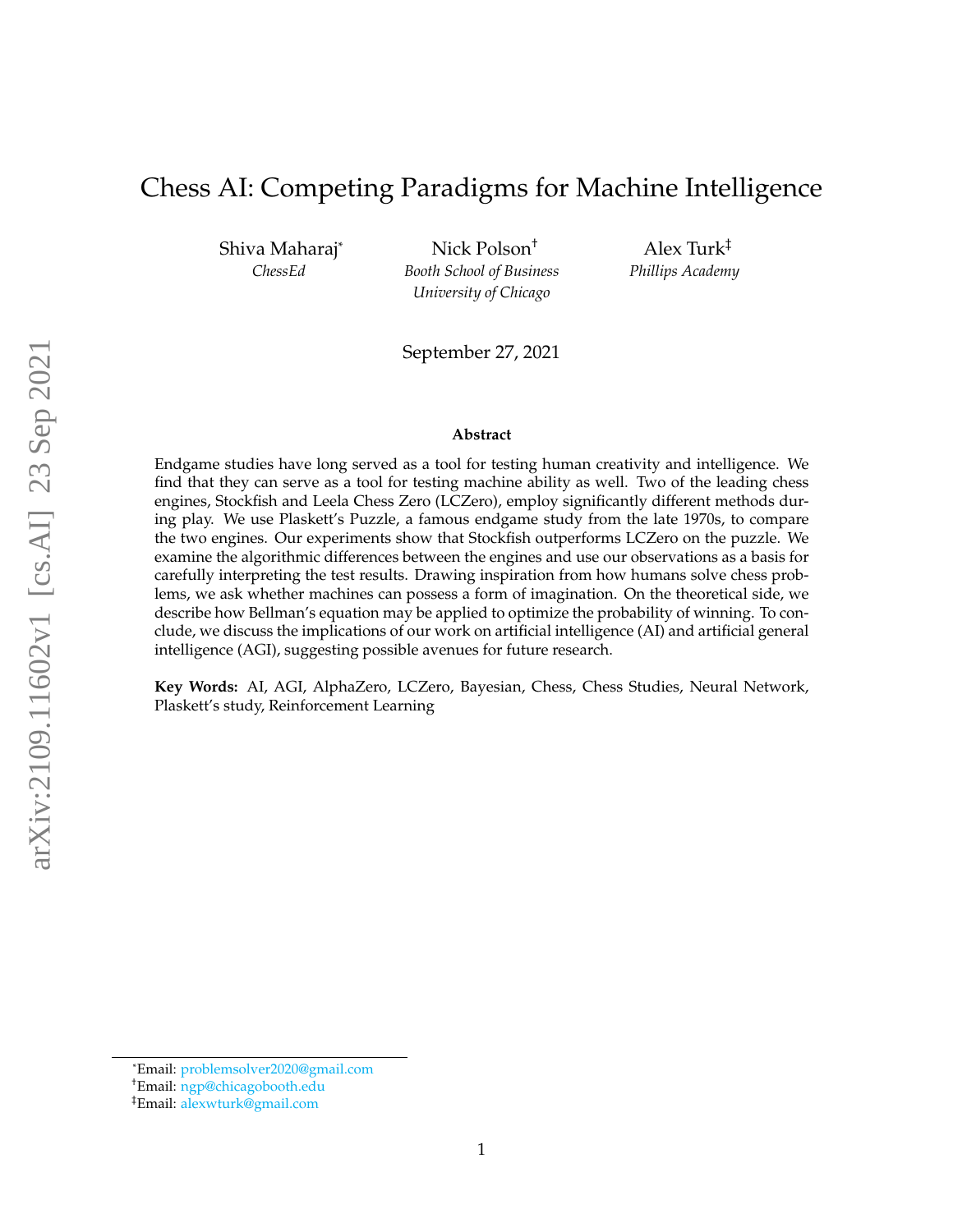## **1 Introduction**

*Chess is not a game. Chess is a well-defined form of computation. You may not be able to work out the answers, but in theory, there must be a solution, a right procedure in any position—John von Neumann*

There are various schools of thought in chess composition, each of which place different emphasis on the complexity of problems. Chess studies originally became popular in the 19th century. They are a notoriously difficult kind of puzzle, involving detailed calculations and tactical motifs. As such, they provide a good benchmark for AI studies.

We choose to analyze how chess engines respond to Plaskett's Puzzle, one of the most wellknown endgame studies in history. There are many features of this problem that make it particularly hard—not just the depth required (15 moves) but also the use of underpromotion and subtle tactical strategies. Though the puzzle was initially created by a Dutch composer, it achieved notoriety in 1987 when English grandmaster Jim Plaskett posed the problem at a chess tournament, stumping all players except Mikhail Tal.

The advent of AI algorithms and powerful computer chess engines enables us to revisit chess studies where the highest level of tactics and accuracy are required. We evaluate the performance of Stockfish 14 [\(Romstad et al., 2021\)](#page-13-0) and Leela Chess Zero [\(Pascutto et al., 2018\)](#page-13-1) on Plaskett's Puzzle. We discuss the implications of their performance for both end users and the artificial intelligence community as a whole. We find that Stockfish solves the puzzle with much greater efficiency than LCZero. Our work implies that building a chess engine with a broad and efficient search may still be the most robust approach.

Artificial general intelligence (AGI) is the ability of an algorithm to achieve human intelligence in a multitude of tasks. [Feynman \(1981\)](#page-11-0) famously claimed that the rules of chess could be determined from empirical observation, a central tenet of modern machine intelligence. Historical records provide insight into human performance on Plaskett's Puzzle. By comparing this with machine performance, we can better assess the state of current progress on the long road to building AGI. We further discuss which algorithms possess greater potential in the field of AGI by reviewing their ability to generalize to different domains.

On the theoretical side, we describe a central tool for solving dynamic stochastic programming problems: the Bellman equation. This framework, together with the use of deep neural networks to model the value and policy functions, provides a solution for maximising the probability of winning the chess game. In doing so, the algorithm offers an optimal path of play. Given the enormous number of possible paths of play (the Shannon number), the use of search methods and the depth of the algorithm become important computational aspects. It is here that high level chess studies provide an important mechanism for testing the ability of a given AI algorithm.

The rest of the paper is outlined as follows. The next subsection provides historical perspective on Plaskett's Puzzle. Section 2 provides background material on current AI algorithms used in chess, namely, Stockfish 14 and LCZero. Section 3 provides our detailed analysis of Plaskett's Puzzle using these chess engines. Finally, Section 4 concludes with directions for future research. In particular, we discuss the implications of our work for human-AI interaction in chess [\(Polson and](#page-13-2) [Scott, 2018\)](#page-13-2) and AI development.

### **1.1 Plaskett's study**

The story of Plaskett's puzzle dates to a Brussels tournament in 1987. The study was originally composed by Gijs van Breukelen in 1970. In 1987, it famously stumped multiple super grandmasters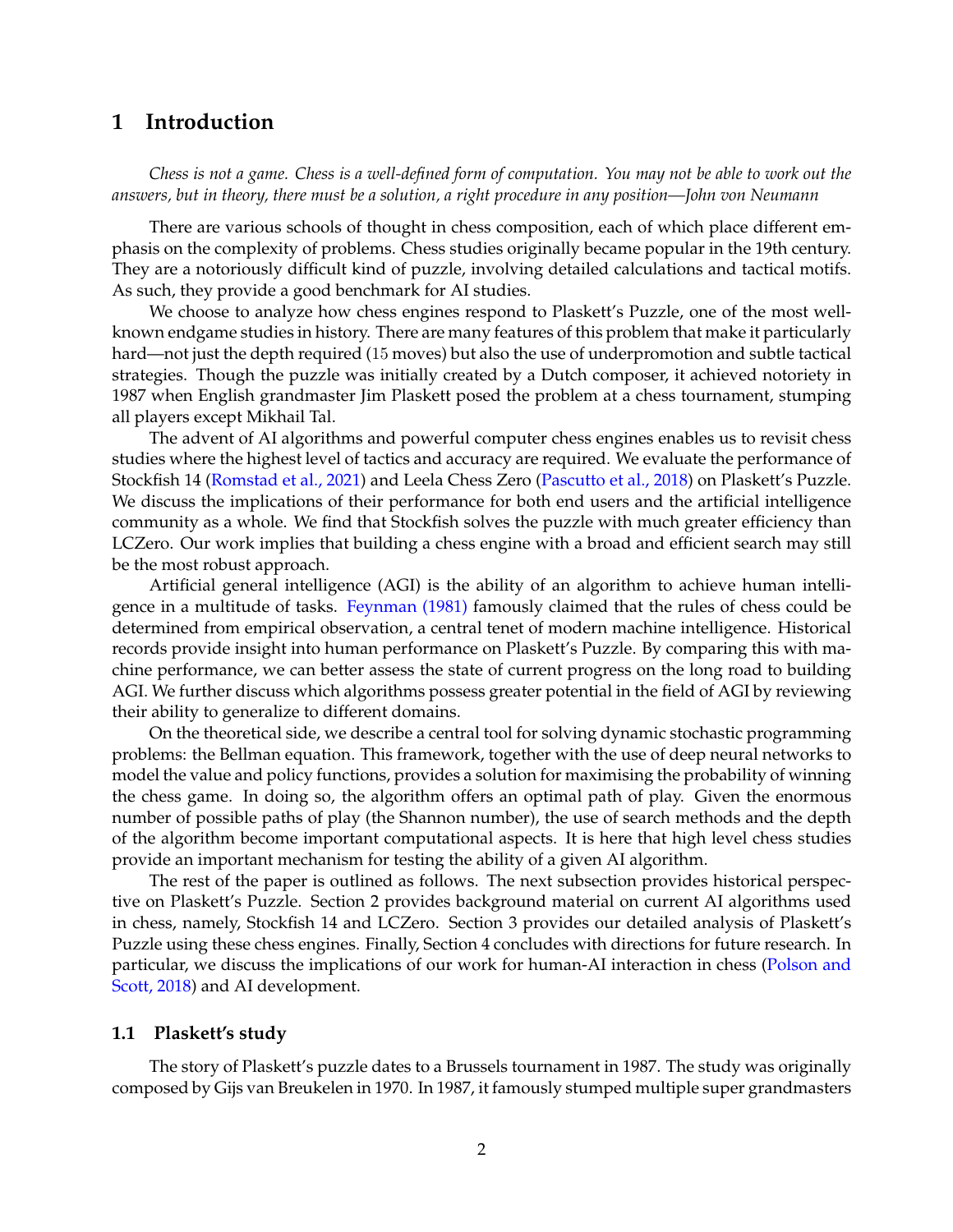when presented by James Plaskett in a tournament press room. It was finally solved that day by legendary attacking player Mikhail Tal, who figured it out during a break at the park. [\(Friedel,](#page-11-1) [2018\)](#page-11-1)

The highly inventive puzzle involves multiple underpromotions and was originally designed to be a checkmate in 14. There is a mistake in the original puzzle whereby black can escape mate, though white is still winning in the final position. This mistake can be corrected by moving the black knight on g5 to h8. Harold van der Heijden's famous *Endgame Study Database* (which contains over 58, 000 studies) proposes another corrected version where he moves the black knight from g5 to e5. Figure 1 shows Plaskett's original puzzle.



## **2 Chess AI**

[Turing \(1953\),](#page-13-3) von Neumann, and [Shannon \(1950\)](#page-13-4) pioneered the development of AI algorithms for solving chess. The Shannon number measures the number of possible states of a system. For chess, this number is  $10^{152}$ , making the game a daunting computational challenge. A major advance over pure look-ahead search methods was the use of deep neural networks to approximate the value and policy functions. Then, the self-play of the algorithms allows for quick iterative solution paths. See [Silver, Schrittwieser, et al. \(2017\)](#page-13-5) for further discussion.

The dynamic programming method breaks the decision problem into smaller sub-problems. Bellman's principle of optimality describes how to do this:

*Bellman Principle of Optimality: An optimal policy has the property that whatever the initial state and initial decision are, the remaining decisions must constitute an optimal policy with regard to the state resulting from the first decision. [\(Bellman, 1957\)](#page-11-2)*

Backwards Induction identifies what action would be most optimal at the last node in the decision tree (a.k.a. checkmate). Using this information, one can then determine what to do at the second-to-last time of decision. This process continues backwards until one has determined the best action for every possible situation (a.k.a. solving the Bellman equation).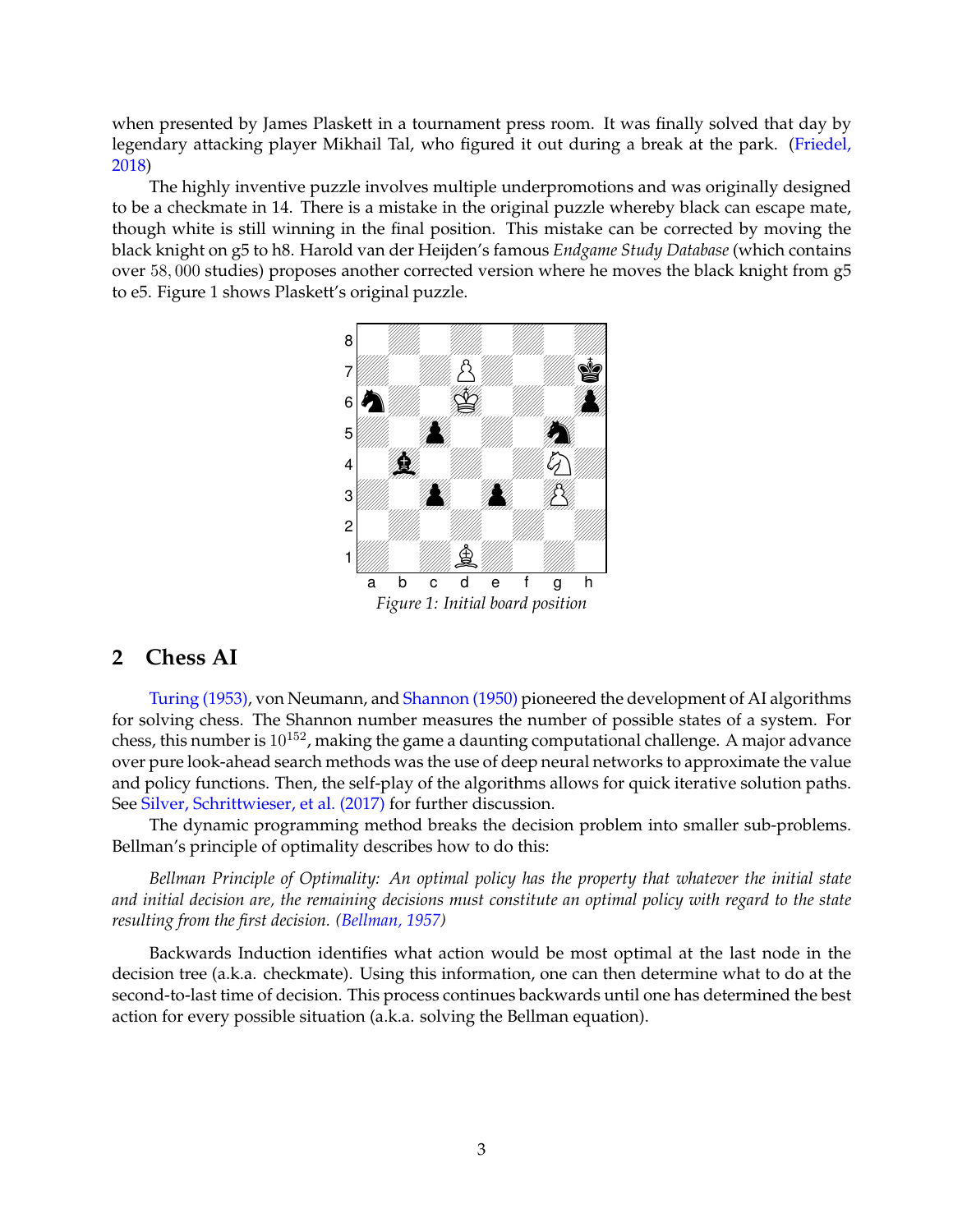#### **2.1 Q-values**

The optimal sequential decision problem is solved by calculating the values of the Q-matrix, denoted by  $Q(s, a)$  for state s and action a. One iterative process for finding these values is known as Q-learning [\(Watkins and Dayan, 1992\)](#page-14-0), which can be converted into a simulation algorithm as shown in [Polson and Sorensen \(2011\).](#page-13-6) The Q-value matrix describes the value of performing action  $a$  (a chess move) in our current state  $s$  (the chess board position) and then acting optimally henceforth. The current optimal policy and value function are given by

$$
V(s) = \max_{a} Q(s, a) = Q(s, a^*(s))
$$

$$
a^*(s) = \operatorname{argmax}_{a} Q(s, a)
$$

For example, chess engines such as LCZero simply take the probability of winning as the objective function. Hence, at each stage  $V(s)$  measures the probability of winning. This is typically reported as a centi-pawn advantage.

The Bellman equation for Q-values (assuming instantaneous utility  $u(s, a)$  and a time inhomogeneous Q matrix), is the constraint

$$
Q(s, a) = u(s, a) + \sum_{s^* \in S} P(s^*|s, a) \max_a Q(s^*, a)
$$

Here  $P(s^*|s, a)$  denotes the transition matrix of states and describes the probability of moving to new state  $s^*$  given current state  $s$  and action  $a$ . The new state is clearly dependent on the current action in chess and not a random assignment. Bellman's optimality principle is therefore simply describing the constraint for optimal play as one in which the current value is a sum over all future paths of the probabilistically weighted optimal future values of the next state.

Taking maximum value of  $Q(s, a)$  over the current action a yields

$$
V(s) = \max_{a} \left\{ u(s, a) + \sum_{s^* \in S} P(s^* | s, a) V(s^*) \right\} \text{ where } V(s^*) = \max_{a} Q(s^*, a).
$$

Here  $u(s, a)$  is an instantaneous utility obtained from action a in state s. At the end of the game, checkmate will lead to  $u(s, a) = 1$ .

#### **2.2 Stockfish 14 anatomy**

#### **2.2.1 Search**

Stockfish uses the alpha-beta pruning search algorithm [\(Edwards and Hart, 1961\)](#page-11-3). Alpha-beta pruning improves minimax search [\(Wiener, 1948;](#page-14-1) [von Neumann, 1928\)](#page-14-2) by avoiding variations that will never be reached in optimal play because either player will redirect the game.

Since it is often computationally infeasible to search until the end of the game, the search is terminated early when it reaches a certain depth. Search depth is measured by *ply*, where a ply is a turn taken by a player. A search depth of  $D$  indicates that the distance between the root node and the leaf nodes of the search tree is  $D$  ply. Stockfish incrementally increases the depth of its search tree in a process known as *iterative deepening* [\(Groot, 1978\)](#page-11-4). However, when a nominal search depth of D is reported by chess engines, it does not mean that the search has considered all possible variations of  $D$  moves. This is due to heuristics which cause the engine to search promising variations to a greater depth than nominal and less promising variations to a lesser depth than nominal.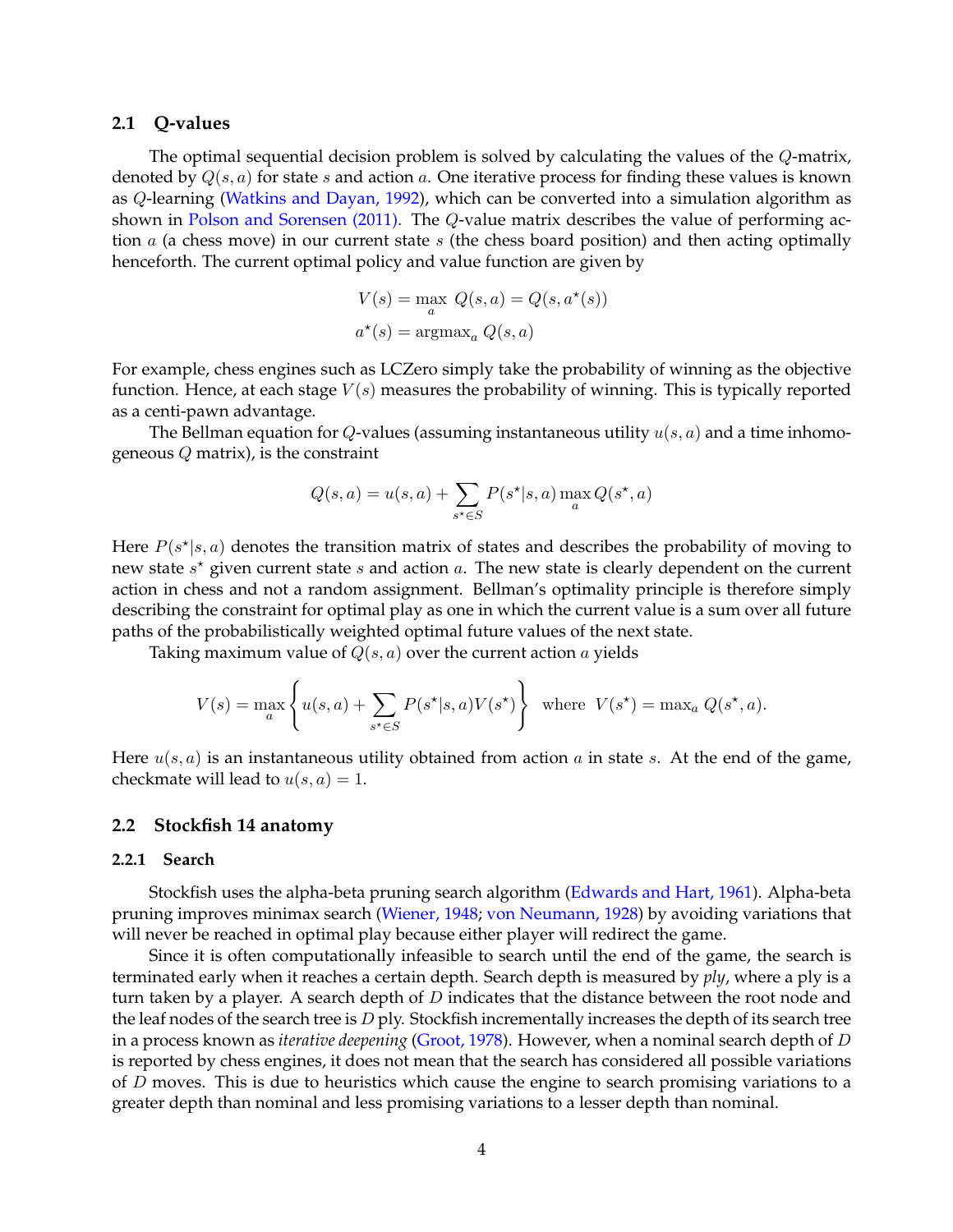The engine applies two main classes of heuristics to reduce the search space: forward pruning and reduction [\(Isenberg, 2021b\)](#page-12-0). Forward pruning techniques remove game tree subgraphs that are unlikely to be contained in optimal play. For example, if the evaluation of a position is significantly worse than the value guaranteed by a player's best alternative, the position's children are pruned early. This is known as futility pruning [\(Schaeffer, 1986;](#page-13-7) [Heinz, 1998\)](#page-12-1). It is possible that the engine mistakenly prunes a line of play. This will be corrected once the engine depth surpasses a techniquespecific depth cap $^1$  $^1$ , after which the technique is no longer applied.

Reduction techniques search certain game tree subgraphs to lower depths, rather than omitting them from the search altogether. A canonical example is late move reductions [\(Levy, Broughton,](#page-12-2) [and Taylor, 1989\)](#page-12-2), which assume that the engine checks better moves earlier. Moves checked later are searched to lower depths than nominal.

Given infinite time, the engine will converge to the optimal line of play. Depth caps prevent lines from being overlooked via pruning, and reductions become inconsequential at infinite depth.

#### **2.2.2 Evaluation**

Once the search algorithm reaches a leaf node, a heuristic evaluation function is applied to determine whether the ending position favors White or Black. In Stockfish versions 11 and under, this function is hard-coded based on chess concepts such as piece position, piece activity, and the game phase (opening/middle game or endgame).<sup>[2](#page-4-1)</sup>

The efficiently updatable neural network (NNUE) evaluation function was originally invented by [Nasu \(2018\)](#page-12-3) for Shogi, a Japanese chess variant. Stockfish implemented it for their chess engine in version 12 [\(Stockfish Team, 2020\)](#page-13-8). The neural network is trained to predict the output of the classic Stockfish evaluation function at "moderate" search depths. Thus, it can be thought of as a search depth multiplier. Though NNUE is about twice as slow as Stockfish's classic evaluation function, the engine makes up for this in terms of evaluation quality [\(Isenberg and Pham, 2021\)](#page-12-4).

Its architecture comprises a shallow, four layer neural network specifically optimized for speed on CPU machines. The input layer of binary features describes the position of the White and Black king relative to the White and Black pieces, respectively. For example, one feature might be described as

$$
\theta_0 = \begin{cases} 1 & \text{if Black } \text{`gg8 and } \text{`Wd8} \\ 0 & \text{otherwise} \end{cases}
$$

The dimensionality of the board feature vector is reduced as it passes through two hidden layers and one output layer, resulting in a final scalar value for the position evaluation.

### **2.3 AlphaZero anatomy**

#### **2.3.1 Search**

AlphaZero uses the Monte Carlo Tree Search (MCTS) algorithm to identify the best lines via repeated sampling [\(Silver, Hubert, et al., 2018\)](#page-13-9). In MCTS, node evaluations at the end of prior simulations are used to direct future simulations toward the most promising variations. The search depth increases with each simulation. After some number of simulations, the child node with the

<span id="page-4-0"></span><sup>&</sup>lt;sup>1</sup>See Stockfish source code at <https://github.com/official-stockfish/Stockfish>

<span id="page-4-1"></span><sup>2</sup><https://hxim.github.io/Stockfish-Evaluation-Guide/>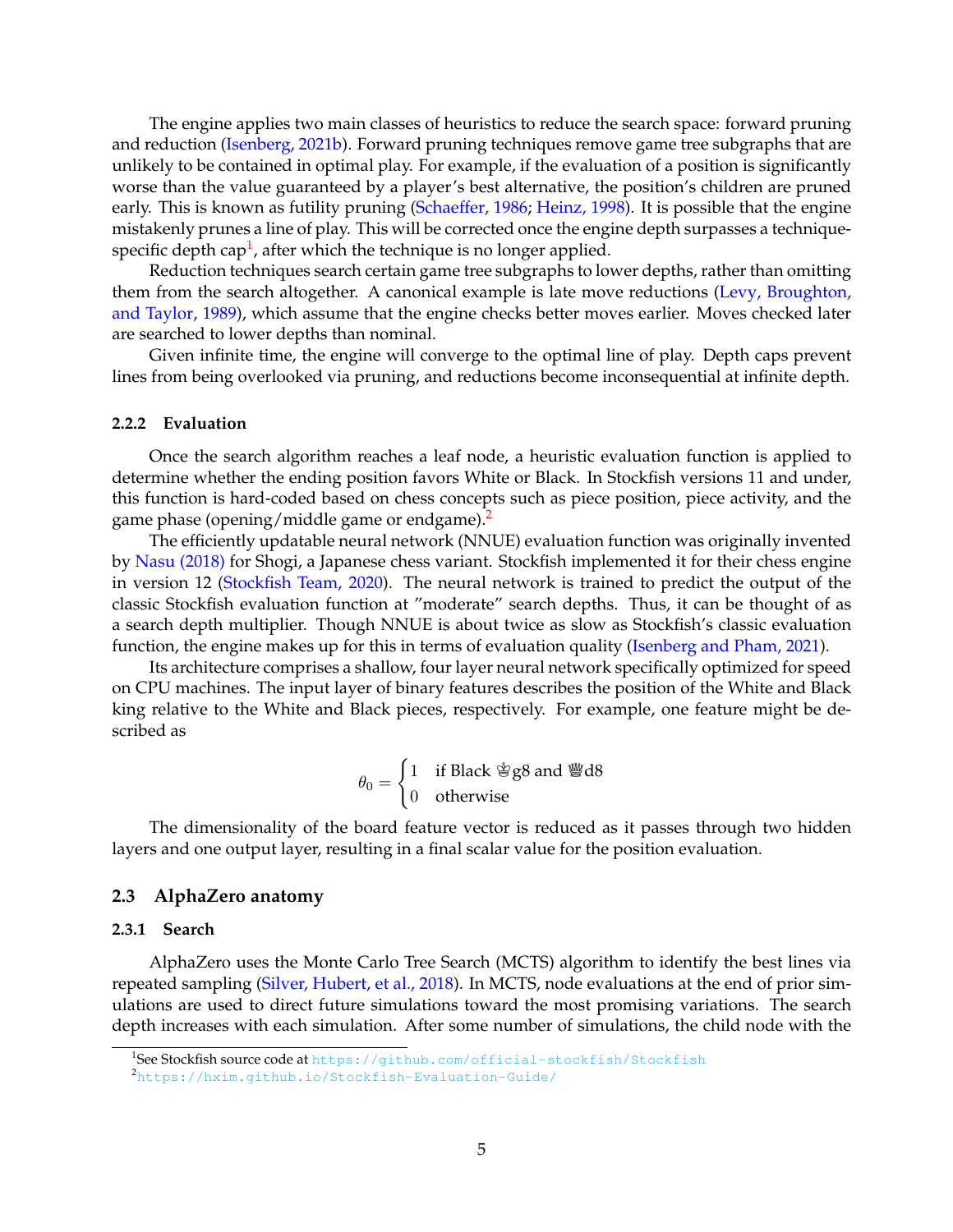most samples is chosen. Node value is optimistically estimated by the Polynomial Upper Confidence Tree (PUCT) algorithm [\(Rosin, 2011;](#page-13-10) [Silver, Schrittwieser, et al., 2017\)](#page-13-5):

$$
a_t = \underset{a}{\operatorname{argmax}} (Q(s_t, a) + U(s_t, a))
$$

$$
U(s, a) = C(s)P(s, a) \frac{\sqrt{\sum_b N(s, b)}}{1 + N(s, a)}
$$

$$
C(s) = \log \frac{1 + N(s) + c_{base}}{c_{base}} + c_{init}
$$

Both the action value  $Q(s, a)$  and policy  $P(s, a)$  are determined by applying the evaluation function to a state in the game tree. The search algorithm initially focuses on nodes with high Qvalue and prior probability P. As  $N(s, a)$ , the number of times action a has been taken from state s, increases, the algorithm increasingly relies on the sampled  $Q$ -value.  $C(s)$  controls the amount of exploration, which increases as the search progresses.

#### **2.3.2 Evaluation**

AlphaZero's evaluation uses deep convolutional neural networks (CNNs) to estimate the policy vector  $p_t$  and value  $v_t$  of nodes in the search tree [\(Silver, Hubert, et al., 2018\)](#page-13-9). Data is generated through millions of games of self-play. Given the final outcome of the game z (−1 for loss, 0 for draw, +1 for win) and the search probabilities  $\pi_t$  (obtained from the final node visit counts), the networks are trained to minimize the loss of

$$
(z-v)^2 - \pi^T \log \mathbf{p} + c \|\theta\|^2
$$

While  $v$  aims to directly predict the game result,  $p$  is trained to "look ahead" in the search, causing it to learn helpful prior probabilities for the PUCT algorithm.

Early neural chess engines often required hand-crafted feature representations that went beyond the board position and basic board statistics. For example, the NeuroChess [\(Thrun, 1995\)](#page-13-11) input features included the number of weak pawns on the board and the relative position of the knight and queen. With the advent of deep learning, the process of performing feature selection by hand can be eliminated, as additional layers perform a sophisticated—and perhaps even more effective—form of feature selection [\(LeCun, Bengio, and Hinton, 2015\)](#page-12-5). The learner relies on the "un-reasonable effectiveness of data" to learn useful features from unstructured input [\(Halevy, Norvig,](#page-11-5) [and Pereira, 2009\)](#page-11-5).

In particular, AlphaZero's CNN inputs are binary  $8 \times 8$  feature planes that encode the piece locations of both players for the past 8 half-moves. In addition, the input includes constant feature planes which encode important counts in the game, such as the repetition and move count. Like the input, the output policy  $\mathbf{p}_t = P(a \mid s_t)$  is represented in the network by a stack of planes. Each of the planes in the  $8 \times 8 \times 73$  stack represents a movement-related modality, and each square represents the location from which to pick a piece up. For example, the first  $8 \times 8$  plane might represent the probabilities assigned for moving one square north from each of the squares on the board. Illegal moves are filtered out before the probability distribution over all 4672 possible moves is computed.

The body of the network consists of 19 residual blocks [\(He et al., 2016\)](#page-12-6) made up of rectified covolutional layers and skip connections. The network body leads into two "heads": a value head which produces the scalar evaluation, and a policy head, which produces a stack of planes as detailed above. See [Silver, Hubert, et al. \(2018\)](#page-13-9) for further details.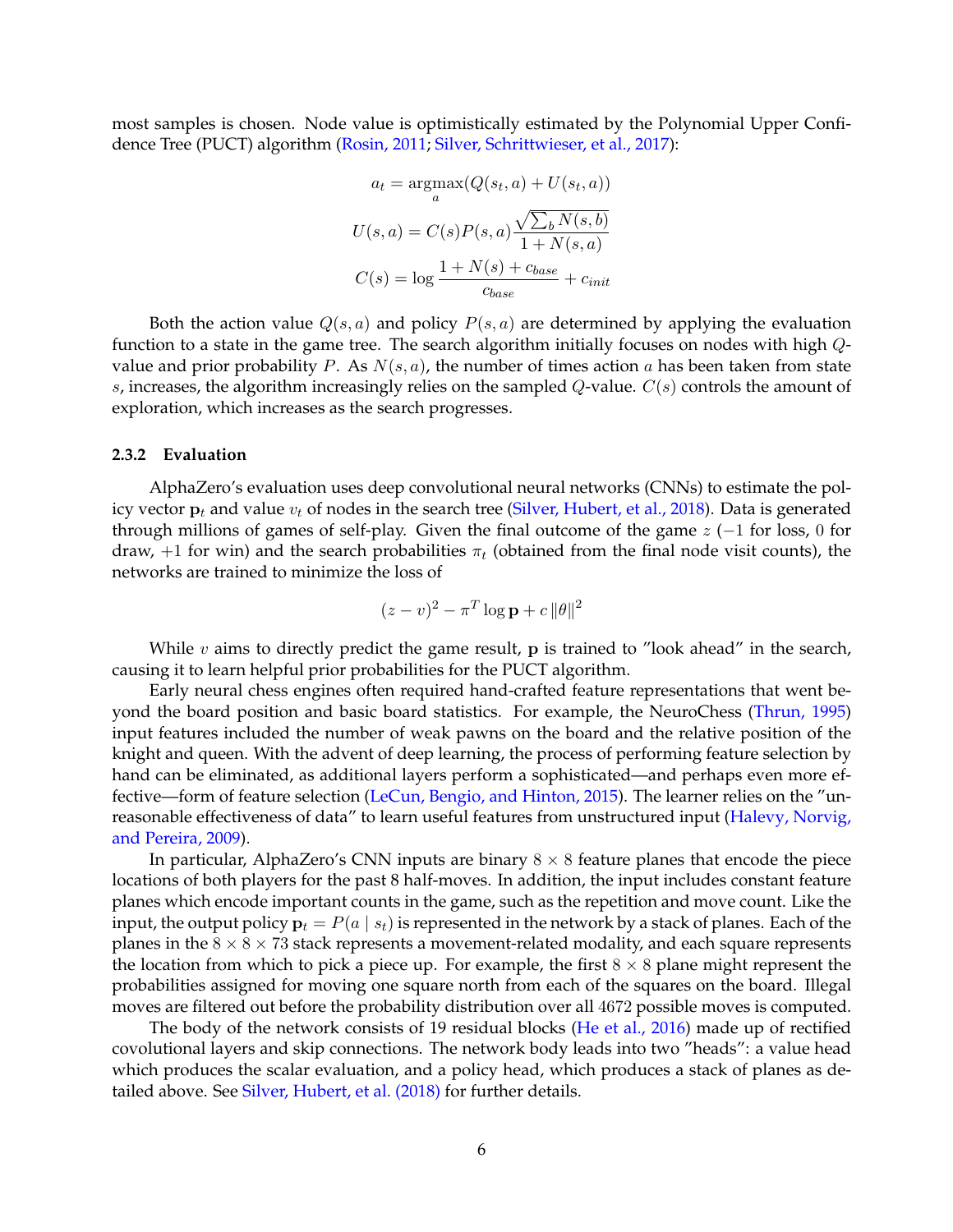## **2.4 AlphaZero's successor: LCZero**

DeepMind did not open source AlphaZero. The LCZero project was thus born as an attempt to reproduce the work via crowd computing. Though LCZero predominantly uses the same search and evaluation techniques as AlphaZero, the team has made a few improvements. For example, the network architecture adds Squeeze-and-Excitation layers [\(Hu, Shen, and Sun, 2018\)](#page-12-7) to the residual blocks, and the engine supports endgame tablebases. LCZero has far surpassed the original strength of AlphaZero due to its additional training and improvements.

## **3 Chess study: Plaskett's Puzzle**

## **3.1 Stockfish 14 performance**

We gain insight into how Stockfish 14 understands Plaskett's Puzzle by inspecting the actionvalue function  $Q$  for the top moves.



|                                               | d8幽 | d8罝 |                                         | $\&$ xe3 $\&$ c2+ $\&$ b3 |  |
|-----------------------------------------------|-----|-----|-----------------------------------------|---------------------------|--|
| O-value                                       |     |     | $-2.84$ $-2.92$ $-3.16$ $-4.19$ $-4.40$ |                           |  |
| Win Probability 16.3% 15.7% 14.0% 8.23% 7.36% |     |     |                                         |                           |  |

Table 1: Stockfish 14 evaluations at depth 30 for the top 5 moves (MultiPV=5) and corresponding approximate win probabilities (calculated according to [Isenberg \(2021a\)\)](#page-12-8). Time on 2.8 GHz Intel Core i5 processor: 0:01:17.

Given the initial position, Stockfish prefers black, reporting a pawn advantage of -2.84. It does not identify the winning move in its top five choices. However, the engine's evaluation of the position reverses once it analyzes to a greater depth.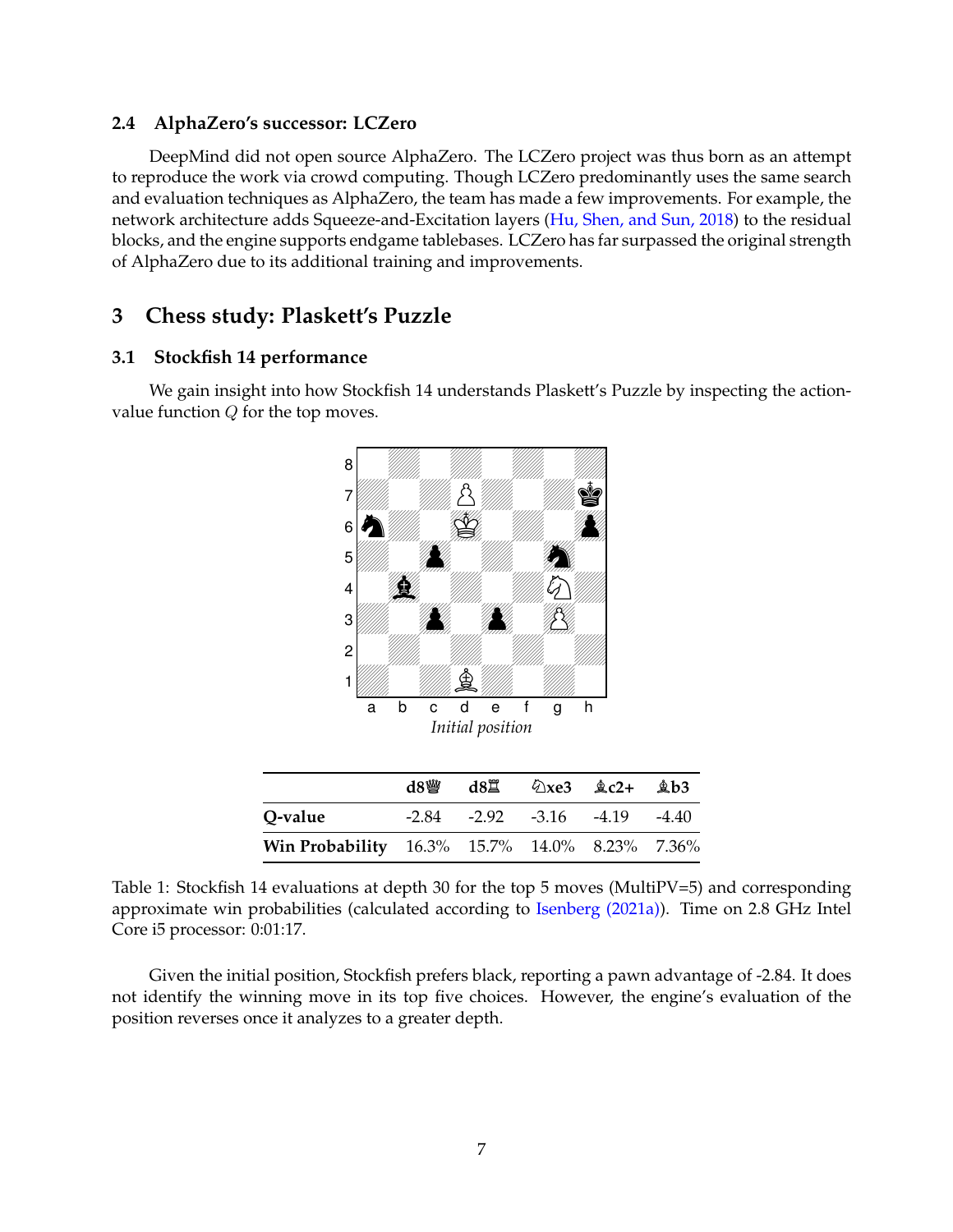|                                               |  | 公f6+ 公xe3 鱼c2+ d8彎 d8罝                  |  |
|-----------------------------------------------|--|-----------------------------------------|--|
| O-value                                       |  | $+3.99$ $-3.16$ $-4.49$ $-4.88$ $-4.88$ |  |
| Win Probability 90.9% 14.0% 7.01% 5.68% 5.68% |  |                                         |  |

Table 2: Stockfish 14 evaluations at depth 39 for the top 5 moves (MultiPV=5) and corresponding approximate win probabilities. Time on 2.8 GHz Intel Core i5 processor: 0:18:06.

Van Breukelen originally designed the solution of the puzzle to begin with **1 Nf6+ Kg7 2 Nh5+ Kg6 3 Bc2+! KXh5 4 d8Q**.



The principal variation identified by Stockfish exploits the flaw in the original study. The engine correctly calculates that black can avoid walking into Van Breuklen's forced checkmate with  $4...$   $gq4!$ 5 瞥f6 宫×g3 6 瞥e5+ 宫f2 7 瞥h2+ 宫e1 8 瞥g1+ 宫e2 9 瞥g4+ 宫f2. If Zf7+ is played instead, it leads to a forced checkmate via 4...  $\triangle f7+5$  \$206  $\triangle \times d8+6$  \$15 e2 7 \$204 e1 $\triangle$ ! 8 \$45! c2 9 \$204 c1 $\triangle$ ! 10 **Bb5 Nc7 11 Ba4! Ne2 12 Bd1 Nf3 13 BXe2 Nce6 14 BXf3m**.

Testing Stockfish against the corrected puzzle (where the knight is moved to h8), we obtain similar results. Though the forced checkmate is 30 half-moves deep, the chess engine reaches a nominal depth of 37 before it detects the move.

|                      | $6 +$                                          | $\&$ xe3 d8 $\&$ d8 $\&$ |                         | ജ് $c6$ |
|----------------------|------------------------------------------------|--------------------------|-------------------------|---------|
| Q-value              | $\infty$ (#15) $-2.97$ $-3.47$ $-3.47$ $-4.15$ |                          |                         |         |
| Win Probability 100% |                                                |                          | 15.3% 11.9% 11.9% 8.40% |         |

Table 3: Stockfish 14 evaluations at depth 37 for the top 5 moves (MultiPV=5) and corresponding approximate win probabilities. Time on 2.8 GHz Intel Core i5 processor: 0:24:24.

For both the original and corrected puzzle, Stockfish's delay in finding the move is due to the heuristics that the engine uses for focusing on more promising branches. For example, it is likely that the knight sacrifice with **3 Bc2+** is sorted near the end of the move list, since alternative moves leave White with more material. Therefore, late move reductions will cause the engine to search variations following **3 Bc2+** to less depth than nominal.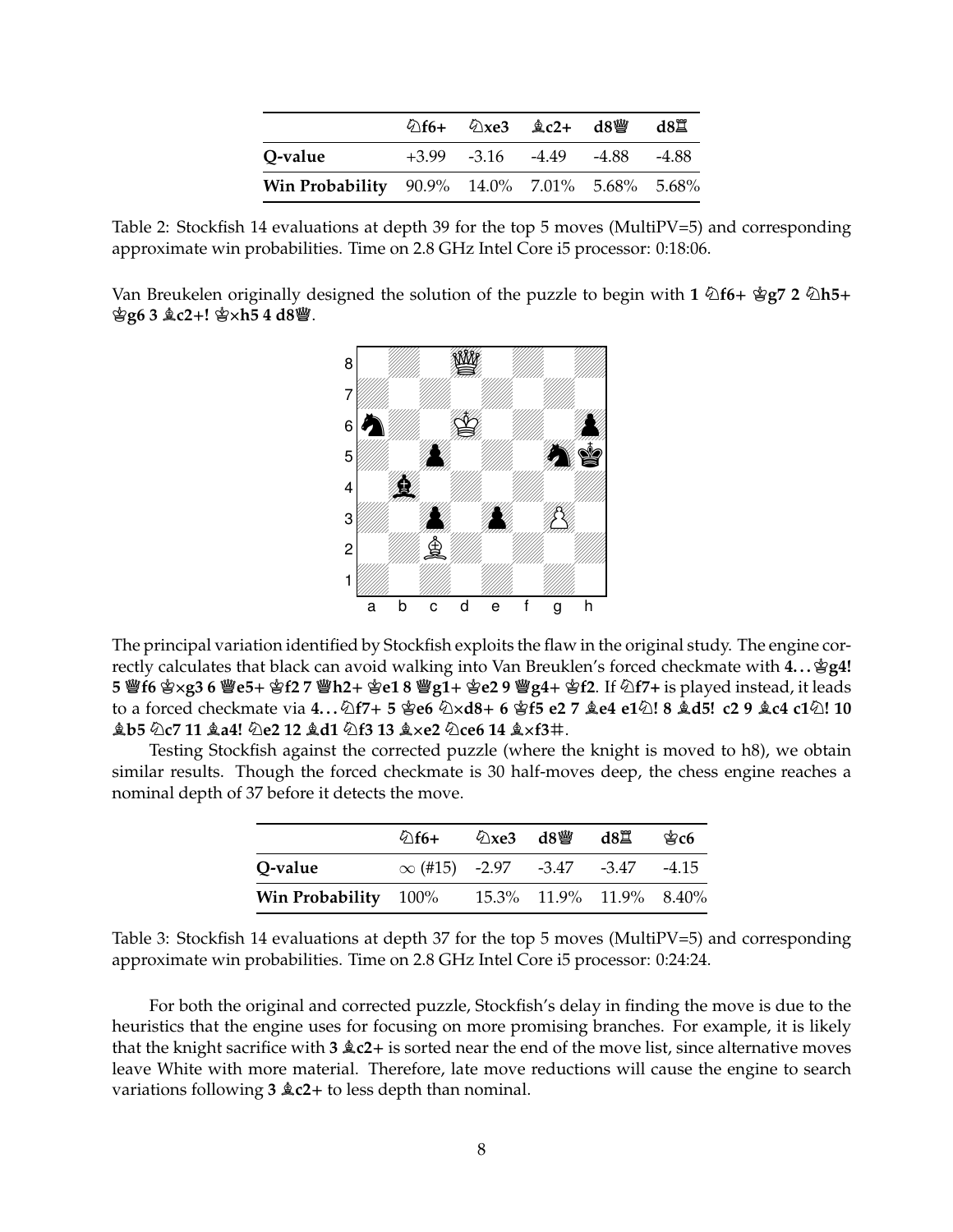### **3.2 LCZero performance**

We test LCZero on the corrected puzzle and find that, even with an extensive amount of computational resources, it does not find the forced checkmate.

|                                          |  | $d8\ddot{2}$ $\dot{2}$ $c6$ $d8\ddot{2}$ $\dot{2}$ $f6+$ $\dot{2}$ $c2+$ |  |
|------------------------------------------|--|--------------------------------------------------------------------------|--|
| O-value                                  |  | $-4.67$ $-5.01$ $-5.48$ $-5.60$ $-6.47$                                  |  |
| Win Probability 5.9% 5.5% 5.0% 4.9% 4.2% |  |                                                                          |  |

Table 4: LCZero evaluations for the top 5 moves after analyzing 60 million nodes.

The engine reports that the best move for black is **1 d8R** with a pawn advantage of -4.67. It further assigns the winning move, **1 Nf6+**, a pawn advantage of -5.60 and calculates the full continuation as 1 公f6+ 宫g7 2 公h5+ 宫g6 3 d8公 宫f5 4 公f4 宫e4 5 公c6 公f7+ 6 宫e6 公g5+ 7 宫f6  $\Diamond$ c7 8  $\Diamond$ e7  $\Diamond$ ge6 9  $\Diamond$ c2+ ඡුf3 10  $\Diamond$ d1+ ඡ $\times$ g3 11  $\Diamond$ d3  $\Diamond$ d4 12 ඡුe5  $\Diamond$ a3 13  $\Diamond$ f4 c2.



The ending position is clearly winning for black.

It is possible to understand Leela's selective search strategy by examining the distribution of positions searched per move. An astounding 92.5% of the 60 million searched positions follow from **1 NXe3**. The engine spends only 7.4% of the time searching positions following **1 Nf6+**, seeing it as less promising. This is partially due to the prior probabilities determined by the policy head. The policy indicates that there is a 15.8% probability 1  $\&\times$ **e3** is the optimal move, compared to a 7.4% probability for **1 Nf6+**. However, the skewed search is also due to subleties in the puzzle. The engine must see the entire checkmate before it is able to realize the benefits, especially regarding the **3 Bc2+** sacrifice made in a materially losing position. The engine thus chooses to prioritize searching other lines instead.

LCZero only finds the forced checkmate after it is given the first move. This happens after searching 5.5M nodes. In the same position, Stockfish searches around 500M nodes before finding the checkmate. This demonstrates LCZero's strength: even if Stockfish searches significantly faster than LCZero, LCZero can find the optimal line of play after searching orders of magnitude less nodes.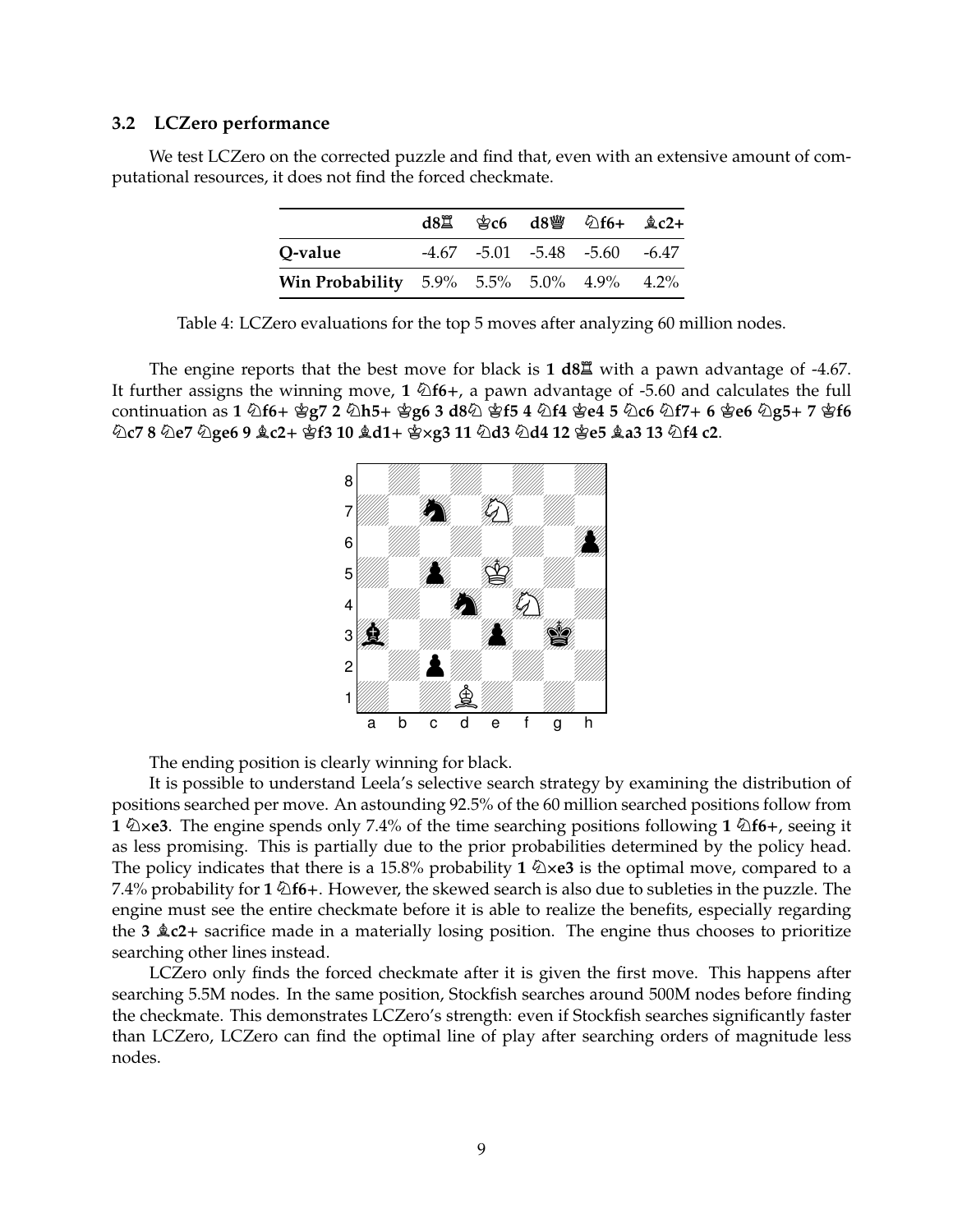#### **3.3 Fairness of engine comparison**

Historically, engines have been compared by running them on the same hardware. However, the advent of GPU engines has meant that this is not always possible anymore. CPU engines run sub-optimally on GPUs, and GPU engines run sub-optimally on CPUs. The closest we can do is establish rough equivalencies between GPU and CPU hardware.

The "Leela Ratio" factor is based on the ratio of the GPU and CPU evaluation speeds reported in [Silver, Hubert, et al. \(2018\).](#page-13-9)<sup>[3](#page-9-0)</sup> Its use assumes that the Stockfish vs AlphaZero games ran on "equivalent" hardware. By comparing the GPU and CPU evaluation speeds on our hardware to the Leela Ratio, it is possible to determine whether we give an edge to either engine. We report and recompute an updated Leela Ratio based on the average engine speeds (in nodes per second) from the TCEC Cup 8 Final held in March 2021. Our comparison thus assumes that the TCEC chess engine tournament picks "fair" hardware when it pits CPU and GPU engines against one another.

$$
F = \frac{\text{Stockfish nps}}{\text{LCEero nps}} = \frac{1.5 \times 10^8}{1.4 \times 10^5} \approx 1084
$$

This means that during TCEC, Stockfish is allowed to search, on average, *three orders of magnitude* more nodes than LCZero in "fair play." We calculate the Leela Ratio for our experiments as

$$
R = F \times \frac{\text{LCZero nodes}}{\text{Stockfish nodes}} = F \times \frac{6.0 \times 10^7}{1.897 \times 10^9} \approx 34
$$

This indicates that we gave LCZero 34 times more computational power than Stockfish. Our experiments show that even with this advantage (in the form of extra time), LCZero does not find the solution to the corrected Plaskett's Puzzle.

## **4 Discussion**

Stockfish and LCZero represent two competing paradigms in the race to build the best chess engine. The magic of the Stockfish engine is programmed into its search; the magic of LCZero into its evaluation. When tasked with solving Plaskett's Puzzle, Stockfish's approach proved superior. The engine searched through nearly 1.9 billion different positions to identify the minimax solution. The algorithm's sheer efficiency—due in part to domain-specific search optimizations—enabled it to find the surprising, unlikely solution. On the other hand, LCZero's selective search was less efficient, primarily because it chose the wrong lines to search deeply. Even its more powerful, deep learning based evaluation function failed to recognize the positional potential of the knight sacrifice. This is particularly notable because LCZero's evaluation function is often unafraid of giving away material for a positional advantage.

After annotating 40 games between Stockfish and LCZero, FIDE Master Bill Jordan concluded that "Stockfish represents calculation" and "Leela represents intuition" [\(Jordan, 2020\)](#page-12-9). Like human players, LCZero's intitution allows it to hone in on the most compelling lines. In the majority of positions, this intuition is strong enough to make up for fewer calculations. However, LCZero's human-like approach can fail in edge cases; it is difficult to build a universally-accurate pattern matcher. The safest approach to engine-building may still involve cold, hard calculation, even in seemingly unpromising variations.

<span id="page-9-0"></span><sup>3</sup><https://github.com/dkappe/leela-ratio>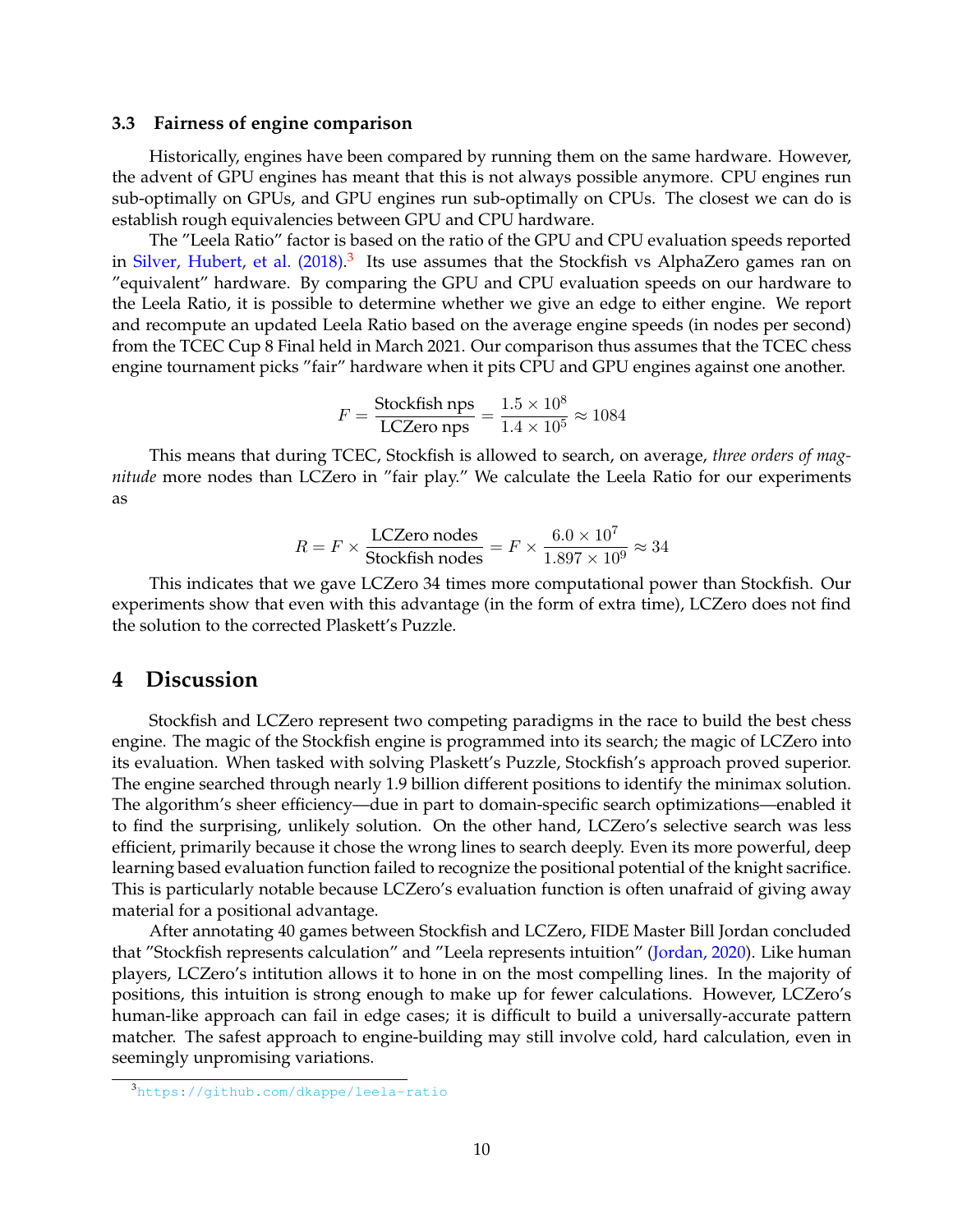That said, there is another aspect of LCZero's algorithm that ought to be considered. The engine was built from "zero" knowledge of the game, other than the rules. AlphaZero's successor, MuZero [\(Schrittwieser et al., 2020\)](#page-13-12), removed the dependence on rules altogether [\(Feynman, 1981\)](#page-11-0). It stands to reason that with work, LCZero could be trained with this method as well. Such an approach stands in sharp contrast to the large quantity of chess-specific search heuristics required by Stockfish. AlphaZero additionally achieves high levels of performance in Shogi and Go, which demonstrates that the LCZero algorithm is significantly more *generalizable* than Stockfish. In games where humans do not have the knowledge or time to provide domain-specific information, a strong engine can still be trained.

Stockfish and LCZero are examples of what philosopher John Searle calls weak AI [\(Searle,](#page-13-13) [1980\)](#page-13-13). Weak AI is a tool that performs a task that the mind can perform. This is in contrast to strong AI, which singularly possesses the capabilities of the human mind. Strong AI *understands* the world in the same way that humans do and is often known as artificial general intelligence, or AGI.

Since LCZero learns to play chess without additional human knowledge, its approach demonstrates more potential in the field of AGI. However, the engine's inability to solve Plaskett's Puzzle (given a reasonable amount of resources) means that even the strongest versions of weak AI have not been able to replicate expert human performance. Therefore, we propose two main courses of action for improving LCZero's efficiency on the problem.

One potential solution is additional training. With more self-play, it is likely that LCZero's performance on the puzzle would improve. It may further be possible to train the engine on forced checkmates, which would develop its pattern recognition abilities in mating positions. Such an approach seeks to refine the output of LCZero's policy head through data augmentation [\(Shorten](#page-13-14) [and Khoshgoftaar, 2019\)](#page-13-14), improving the engine's intution. Unlike training on expert games, this form of training is impervious to human bias, since the optimal line of play is already known.

Our second proposal involves algorithmic and architectural improvement. Improvements to the search, for example, have already begun with Ceres, which selects lines more intelligently [\(LCZero Team, 2021\)](#page-12-10). Speed ups might also be gained by simplifying the neural network architecture through different forms of model compression. Common methods include knowledge dis-tillation (Buciluă, Caruana, and Niculescu-Mizil, 2006; [Hinton, Vinyals, and Dean, 2015\)](#page-12-11), neuron pruning [\(LeCun, Denker, and Solla, 1990;](#page-12-12) [Han et al., 2015\)](#page-12-13), and quantization [\(Jacob et al., 2018\)](#page-12-14). With a simplified evaluation function, LCZero can search through more nodes, increasing the likelihood that it will find the optimal line of play.

For a chess problem specific algorithmic improvement, we draw inspiration from how humans solve chess problems. The human approach may not always be the most effective one [\(Campbell,](#page-11-7) [2012\)](#page-11-7), but it provides us with a starting off point. We notice that humans solve chess problems not only with calculation but also with *imagination*. In the case of Plaskett's Puzzle, it is possible that Tal saw the checkmate in his mind *first* and then found the variation that led him there. We ask whether machines can possess a similar imagination [\(Mahadevan, 2018\)](#page-12-15).

Since all puzzles have a guaranteed solution, it may be possible for a learner to explicitly predict likely checkmate positions and use these positions to condition the search. Such a process would augment the sequential search process with a deeper, more speculative lookahead. In statistical terms, this may be thought of as "extending the conversation," since we are extending our assessment of win probability by conditioning on the event of reaching a certain checkmate position [\(Lindley, 2013\)](#page-12-16). It is important to note that in order to verify a checkmate as a forced win, all relevant lines must still be examined. The opponent must truly have no alternative. Humans often optimistically bias their calculations based on their memory of similar positions. They may fall into the trap of "magical thinking," which "involves our inclination to seek and interpret connections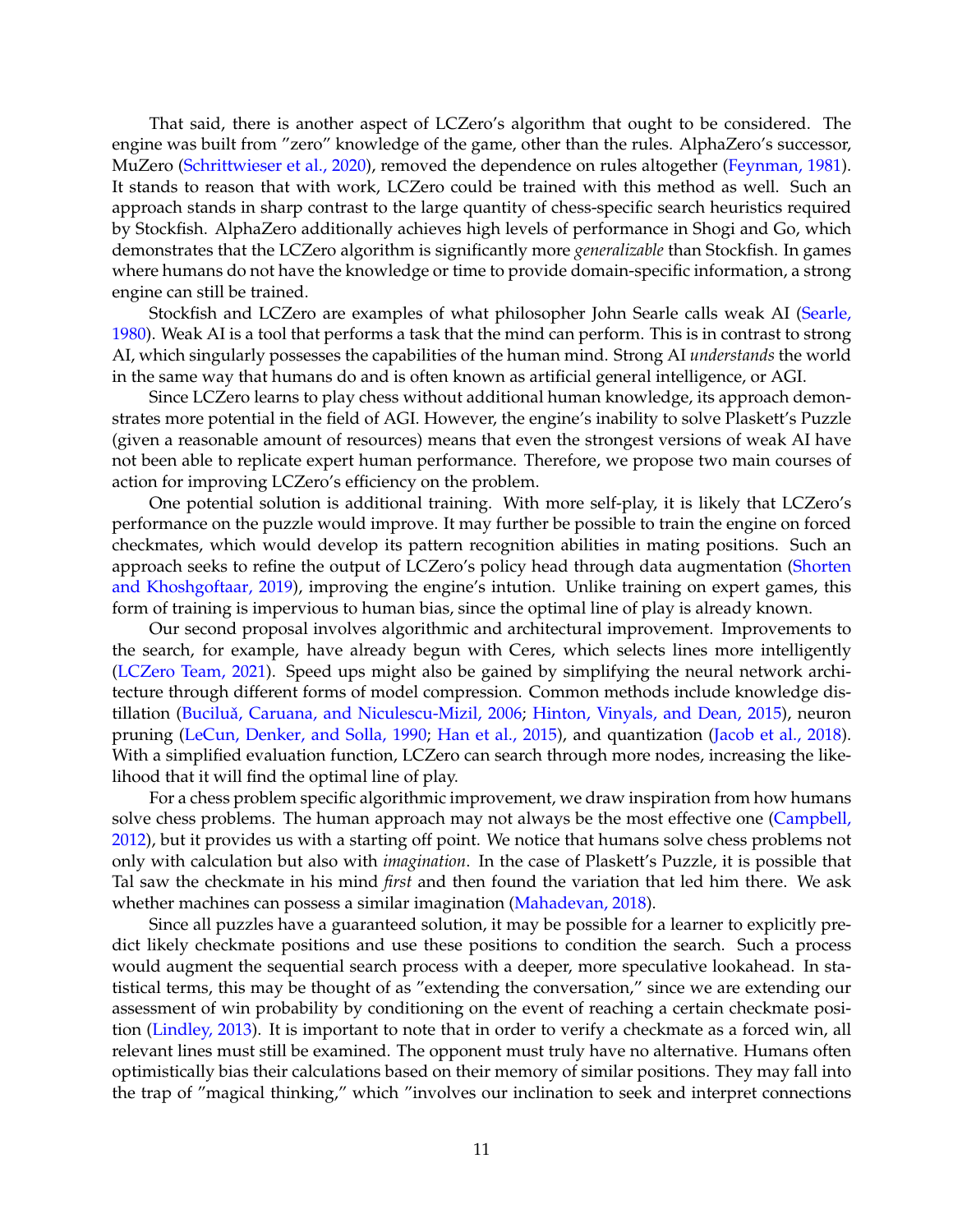between the events around us together with our disinclination to revise belief after further observation" [\(Diaconis, 2006\)](#page-11-8). When implementing a computational form of imagination, it is important to ensure machines do not make the same mistake.

To make progress in AGI, however, systems must do more than improve on a particular task; they must begin to generalize better to new tasks. [Silver, Hubert, et al. \(2018\)](#page-13-9) took important an important step in this direction by building a singular architecture that achieves state-of-the-art results in three different games. Such work begs the question of what a singular model can achieve. Thus, a compelling avenue of research resides in testing changes in performance when AlphaZero learns to play multiple games at once. This can be achieved via multi-task learning [\(Caruana, 1997\)](#page-11-9), which has seen successes in both NLP [\(Raffel et al., 2020\)](#page-13-15) and computer vision [\(Zhang et al., 2014\)](#page-14-3).

For end users, our work implies that Stockfish may currently be the better tool for studying deep puzzles. To confirm this hypothesis, a chess studies dataset ought to be created and used as a benchmark for modern chess engines. For the AI community, our work suggests that even extremely advanced incarnations of weak AI do not outperform humans in all cases. More research will be critical to improving these systems, particularly as we begin to approach the larger goal of building strong AI.

## **References**

<span id="page-11-2"></span>Bellman, Richard (1957). *Dynamic Programming*. 1st ed. Princeton University Press.

- <span id="page-11-6"></span>Buciluă, Cristian, Rich Caruana, and Alexandru Niculescu-Mizil (2006). "Model Compression". In *Proceedings of the 12th ACM SIGKDD International Conference on Knowledge Discovery and Data Mining - KDD '06*. ACM Press, p. 535.
- <span id="page-11-7"></span>Campbell, J., director (2012). *Richard Feynman Computer Heuristics Lecture*. URL: [https://www.](https://www.youtube.com/watch?v=EKWGGDXe5MA) [youtube.com/watch?v=EKWGGDXe5MA](https://www.youtube.com/watch?v=EKWGGDXe5MA).
- <span id="page-11-9"></span>Caruana, Rich (1997). "Multitask Learning". *Machine Learning* 28.1, pp. 41–75.
- Dean, Jeffrey et al. (2012). "Large Scale Distributed Deep Networks". In *Advances in Neural Information Processing Systems*. Vol. 25. Curran Associates, Inc.
- <span id="page-11-8"></span>Diaconis, Persi (2006). "Theories of Data Analysis: From Magical Thinking through Classical Statistics". In *Exploring Data Tables, Trends, and Shapes*. John Wiley & Sons, Ltd, pp. 1–36.
- <span id="page-11-3"></span>Edwards, D. J. and T. P. Hart (1961). "The Alpha-Beta Heuristic".
- <span id="page-11-0"></span>Feynman, Richard (1981). *The Pleasure of Finding Things Out*. BBC Horizon. URL: [https://www.](https://www.bbc.co.uk/programmes/p018dvyg) [bbc.co.uk/programmes/p018dvyg](https://www.bbc.co.uk/programmes/p018dvyg).
- <span id="page-11-1"></span>Friedel, Frederic (2018). *Solution to a Truly Remarkable Study*. ChessBase. URL: [https : / / en .](https://en.chessbase.com/post/solution-to-a-truly-remarkable-study) [chessbase.com/post/solution-to-a-truly-remarkable-study](https://en.chessbase.com/post/solution-to-a-truly-remarkable-study).
- <span id="page-11-4"></span>Groot, Adriaan de (1978). *Thought and Choice in Chess*. 2nd ed. Psychological Studies 4. Mouton De Gruyter.
- <span id="page-11-5"></span>Halevy, Alon, Peter Norvig, and Fernando Pereira (2009). "The Unreasonable Effectiveness of Data". *IEEE Intelligent Systems* 24.2, pp. 8–12.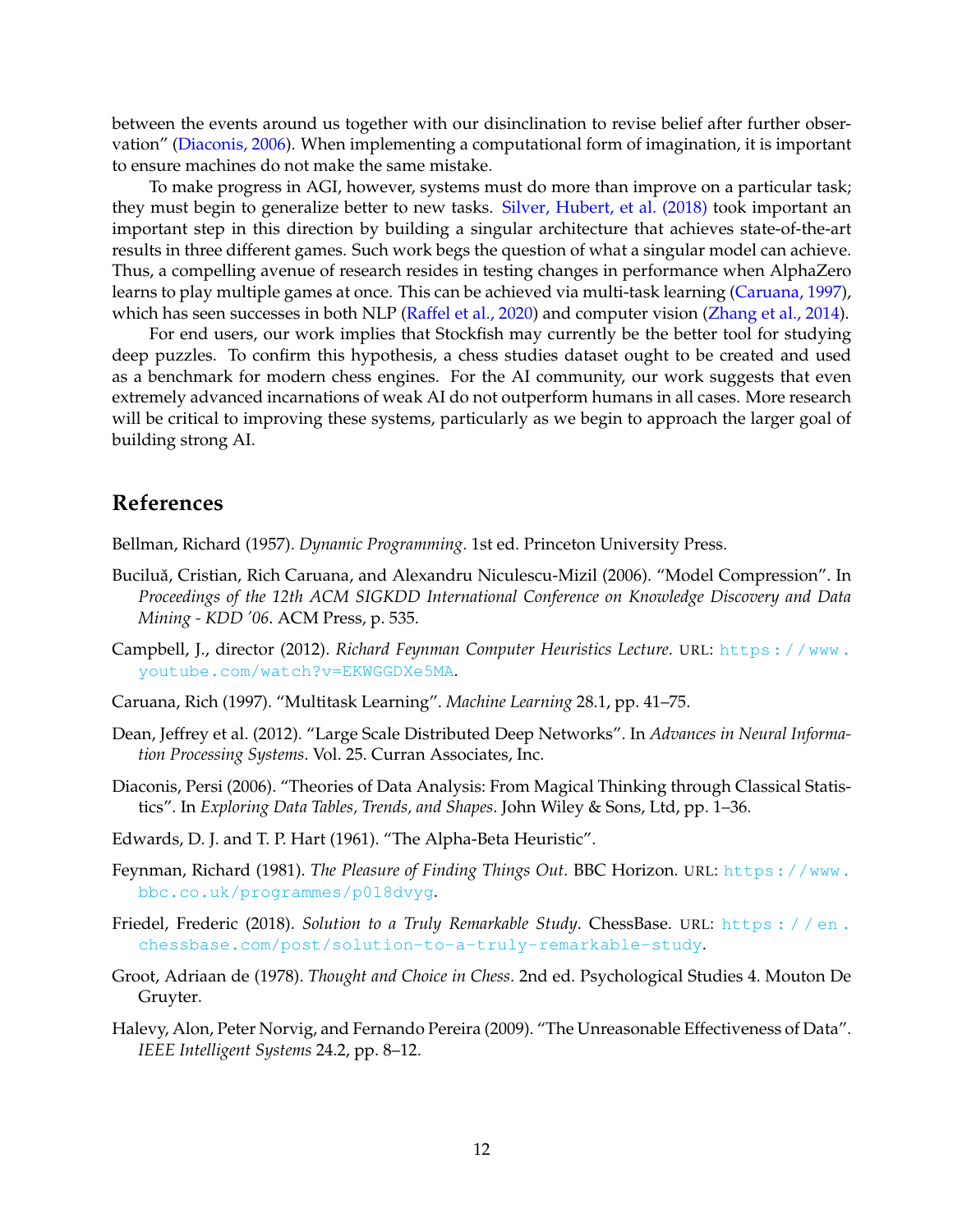- <span id="page-12-13"></span>Han, Song et al. (2015). "Learning Both Weights and Connections for Efficient Neural Networks". In *Proceedings of the 28th International Conference on Neural Information Processing Systems - Volume 1*. NIPS'15. MIT Press, pp. 1135–1143.
- <span id="page-12-6"></span>He, Kaiming et al. (2016). "Deep Residual Learning for Image Recognition". In *Proceedings of the IEEE Conference on Computer Vision and Pattern Recognition (CVPR)*. IEEE, pp. 770–778.
- <span id="page-12-1"></span>Heinz, E. A. (1998). "Extended Futility Pruning". *International Computer Chess Association Journal* 21, pp. 75–83.
- <span id="page-12-11"></span>Hinton, Geoffrey, Oriol Vinyals, and Jeffrey Dean (2015). "Distilling the Knowledge in a Neural Network". In *NIPS Deep Learning and Representation Learning Workshop*.
- <span id="page-12-7"></span>Hu, Jie, Li Shen, and Gang Sun (2018). "Squeeze-and-Excitation Networks". In *Proceedings of the IEEE Conference on Computer Vision and Pattern Recognition (CVPR)*. IEEE, pp. 7132–7141.
- Iqbal, Azlan et al. (2015). "The Digital Synaptic Neural Substrate: A New Approach to Computational Creativity". *CoRR* abs/1507.07058.
- <span id="page-12-8"></span>Isenberg, Gerd (2021a). *Pawn Advantage, Win Percentage, and Elo*. In *Chess Programming Wiki*. URL: [https://www.chessprogramming.org/index.php?title=Pawn\\_Advantage,\\_Win\\_](https://www.chessprogramming.org/index.php?title=Pawn_Advantage,_Win_Percentage,_and_Elo&oldid=24254) [Percentage,\\_and\\_Elo&oldid=24254](https://www.chessprogramming.org/index.php?title=Pawn_Advantage,_Win_Percentage,_and_Elo&oldid=24254).
- <span id="page-12-0"></span>— (2021b). *Stockfish*. In *Chess Programming Wiki*. URL: [https://www.chessprogramming.org/](https://www.chessprogramming.org/index.php?title=Stockfish&oldid=25665) [index.php?title=Stockfish&oldid=25665](https://www.chessprogramming.org/index.php?title=Stockfish&oldid=25665).
- <span id="page-12-4"></span>Isenberg, Gerd and Nguyen Hong Pham (2021). *NNUE*. In *Chess Programming Wiki*. URL: [https:](https://www.chessprogramming.org/index.php?title=NNUE&oldid=25719) [//www.chessprogramming.org/index.php?title=NNUE&oldid=25719](https://www.chessprogramming.org/index.php?title=NNUE&oldid=25719).
- <span id="page-12-14"></span>Jacob, Benoit et al. (2018). "Quantization and Training of Neural Networks for Efficient Integer-Arithmetic-Only Inference". In. Proceedings of the IEEE Conference on Computer Vision and Pattern Recognition, pp. 2704–2713.
- <span id="page-12-9"></span>Jordan, Bill (2020). *Calculation versus Intuition: Stockfish versus Leela*. First edition.
- <span id="page-12-10"></span>LCZero Team (2021). *Announcing Ceres*. LCZero Blog. URL: [https://lczero.org/blog/2021/](https://lczero.org/blog/2021/01/announcing-ceres/) [01/announcing-ceres/](https://lczero.org/blog/2021/01/announcing-ceres/).
- <span id="page-12-5"></span>LeCun, Yann, Yoshua Bengio, and Geoffrey Hinton (2015). "Deep Learning". *Nature* 521.7553, pp. 436– 444.
- <span id="page-12-12"></span>LeCun, Yann, John Denker, and Sara Solla (1990). "Optimal Brain Damage". In *Advances in Neural Information Processing Systems*. Ed. by D. Touretzky. Vol. 2. Morgan-Kaufmann.
- <span id="page-12-2"></span>Levy, David, David Broughton, and Mark Taylor (1989). "The Sex Algorithm in Computer Chess". *ICGA Journal* 12.1, pp. 10–21.
- <span id="page-12-16"></span>Lindley, Dennis V., ed. (2013). *Understanding Uncertainty*. Wiley Series in Probability and Statistics. Hoboken, New Jersey: John Wiley & Sons, Inc.
- <span id="page-12-15"></span>Mahadevan, Sridhar (2018). "Imagination Machines: A New Challenge for Artificial Intelligence". *Proceedings of the AAAI Conference on Artificial Intelligence* 32.1 (1).
- <span id="page-12-3"></span>Nasu, Yu (2018). "NNUE: Efficiently Updatable Neural-Network-Based Evaluation Functions for Computer Shogi". *The 28th World Computer Shogi Championship Appeal Document*.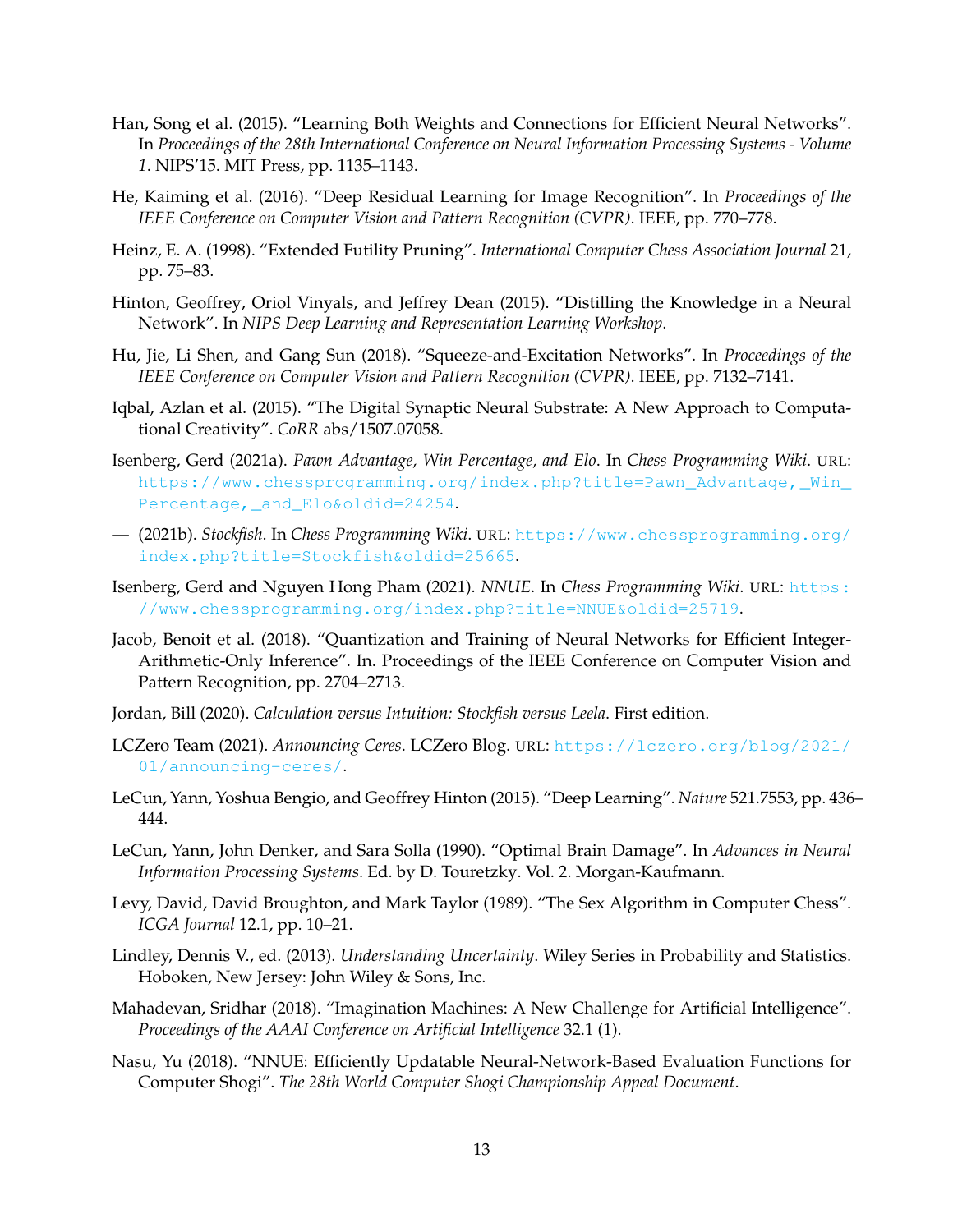<span id="page-13-1"></span>Pascutto, Gian-Carlo et al. (2018). *Leela Chess Zero*. URL: <https://lczero.org>.

- <span id="page-13-2"></span>Polson, Nick and James Scott (2018). *AIQ: How People and Machines Are Smarter Together*. USA: St. Martin's Press, Inc.
- <span id="page-13-6"></span>Polson, Nick and Morten Sorensen (2011). "A Simulation-Based Approach to Stochastic Dynamic Programming". *Applied Stochastic Models in Business and Industry* 27.2, pp. 151–163.
- Polson, Nick and Jan Hendrik Witte (2015). "A Bellman View of Jesse Livermore". *CHANCE* 28.1, pp. 27–31.
- <span id="page-13-15"></span>Raffel, Colin et al. (2020). "Exploring the Limits of Transfer Learning with a Unified Text-to-Text Transformer". *Journal of Machine Learning Research* 21.140, pp. 1–67.
- <span id="page-13-0"></span>Romstad, Tord et al. (2021). *Stockfish*. Version 14. URL: <https://stockfishchess.org>.
- <span id="page-13-10"></span>Rosin, Christopher D. (2011). "Multi-Armed Bandits with Episode Context". *Annals of Mathematics and Artificial Intelligence* 61.3, pp. 203–230.
- Sadler, Matthew et al. (2019). *Game Changer AlphaZero's Groundbreaking Chess Strategies and the Promise of AI*.
- Samuel, A. L. (1959). "Some Studies in Machine Learning Using the Game of Checkers". *IBM Journal of Research and Development* 3.3, pp. 210–229.
- <span id="page-13-7"></span>Schaeffer, Jonathan (1986). "Experiments in Search and Knowledge". University of Waterloo.
- <span id="page-13-12"></span>Schrittwieser, Julian et al. (2020). "Mastering Atari, Go, Chess and Shogi by Planning with a Learned Model". *Nature* 588.7839 (7839), pp. 604–609.
- <span id="page-13-13"></span>Searle, John R. (1980). "Minds, Brains, and Programs". *Behavioral and Brain Sciences* 3.3, pp. 417–424.
- <span id="page-13-4"></span>Shannon, Claude E. (1950). "Programming a Computer for Playing Chess". *Philosophical Magazine*. 7th ser. 41.314, pp. 256–275.
- <span id="page-13-14"></span>Shorten, Connor and Taghi M. Khoshgoftaar (2019). "A Survey on Image Data Augmentation for Deep Learning". *Journal of Big Data* 6.1, p. 60.
- <span id="page-13-9"></span>Silver, David, Thomas Hubert, et al. (2018). "A General Reinforcement Learning Algorithm That Masters Chess, Shogi, and Go through Self-Play". *Science* 362.6419, pp. 1140–1144.
- <span id="page-13-5"></span>Silver, David, Julian Schrittwieser, et al. (2017). "Mastering the Game of Go without Human Knowledge". *Nature* 550.7676, pp. 354–359.
- <span id="page-13-8"></span>Stockfish Team (2020). *Introducing NNUE Evaluation*. Stockfish Blog. URL: [https://stockfishche](https://stockfishchess.org/blog/2020/introducing-nnue-evaluation/)ss. [org/blog/2020/introducing-nnue-evaluation/](https://stockfishchess.org/blog/2020/introducing-nnue-evaluation/).
- <span id="page-13-11"></span>Thrun, Sebastian (1995). "Learning to Play the Game of Chess". In *Advances in Neural Information Processing Systems*. Vol. 7. MIT Press.
- <span id="page-13-3"></span>Turing, Alan (1953). "Chess". In *Faster than Thought*. Ed. by Bertram Bowden.
- Von Neumann, John and Oskar Morgenstern (2007). *Theory of Games and Economic Behavior*. 60th anniversary ed. Princeton Classic Editions. Princeton, N.J. ; Woodstock: Princeton University Press.